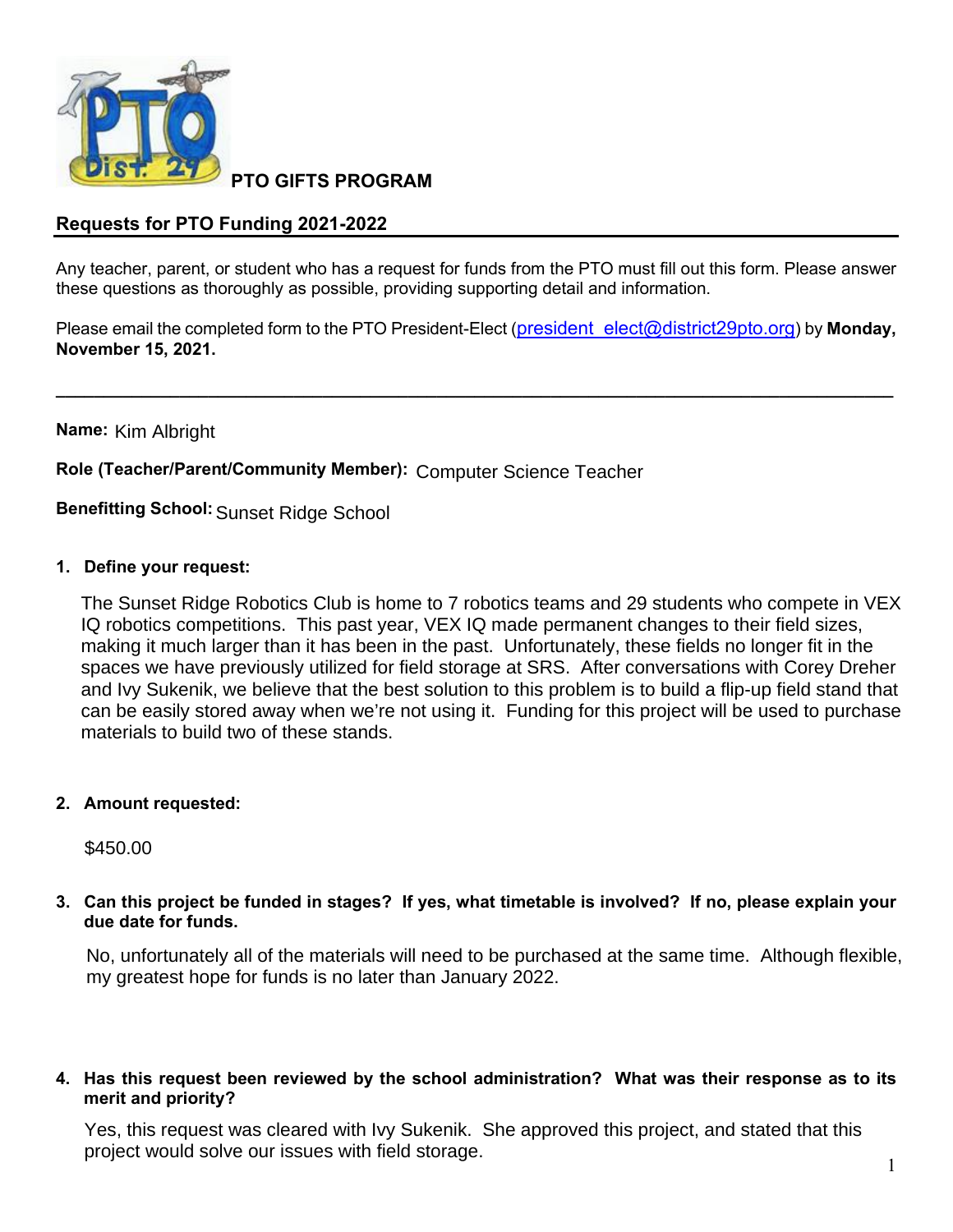**5. Number of Students that will be impacted or benefit from your request:**

29 students this year, and countless students for years to come!

6. Is this a one-time request or do you envision needing additional PTO funds in the future or long **range? If you will require additional PTO funds, please explain why this cannot be added into your annual budget.**

This will be a one-time request for funding.

## 7. What is the intended goal of your request? Would it have any other uses or applications? Is this a **start up program or is it enhancing an existing program? Use additional paper if needed.**

The intended goal is to enhance the existing robotics program. As stated above, we currently do not have space to store the new, larger fields at SRS. Without this flip-up field, I would have to spend at least 30 minutes each practice rebuilding and taking apart the field. As you can imagine, being a full-time teacher, robotics coach, and mother already has my time stretched very thin. This reusable structure will not only be more efficient for time, but it can be utilized year after year to continue the wonderful legacy of the SRS Robotics program.

## **8. What are the long range benefits of your request?**

Funding for this request would allow our robotics program to continue to run efficiently year after year.

### **9. If you are requesting a capital asset/investment, please provide a minimum of two options/pricing quotes on the item and attach to this form. Please identify your first choice and why.**

I attached a document with two pricing lists from Menards and Lowes. Menards is our first choice due to pricing and more-appropriate quantities of materials available. You will notice my request for funds is slightly higher than the amount quoted. This gives us a little wiggle-room on pricing, knowing that supply chain issues have been causing large fluctuations on building materials. Any excess funds can either be returned to the PTO or can be put toward team registration fees for an upcoming competition.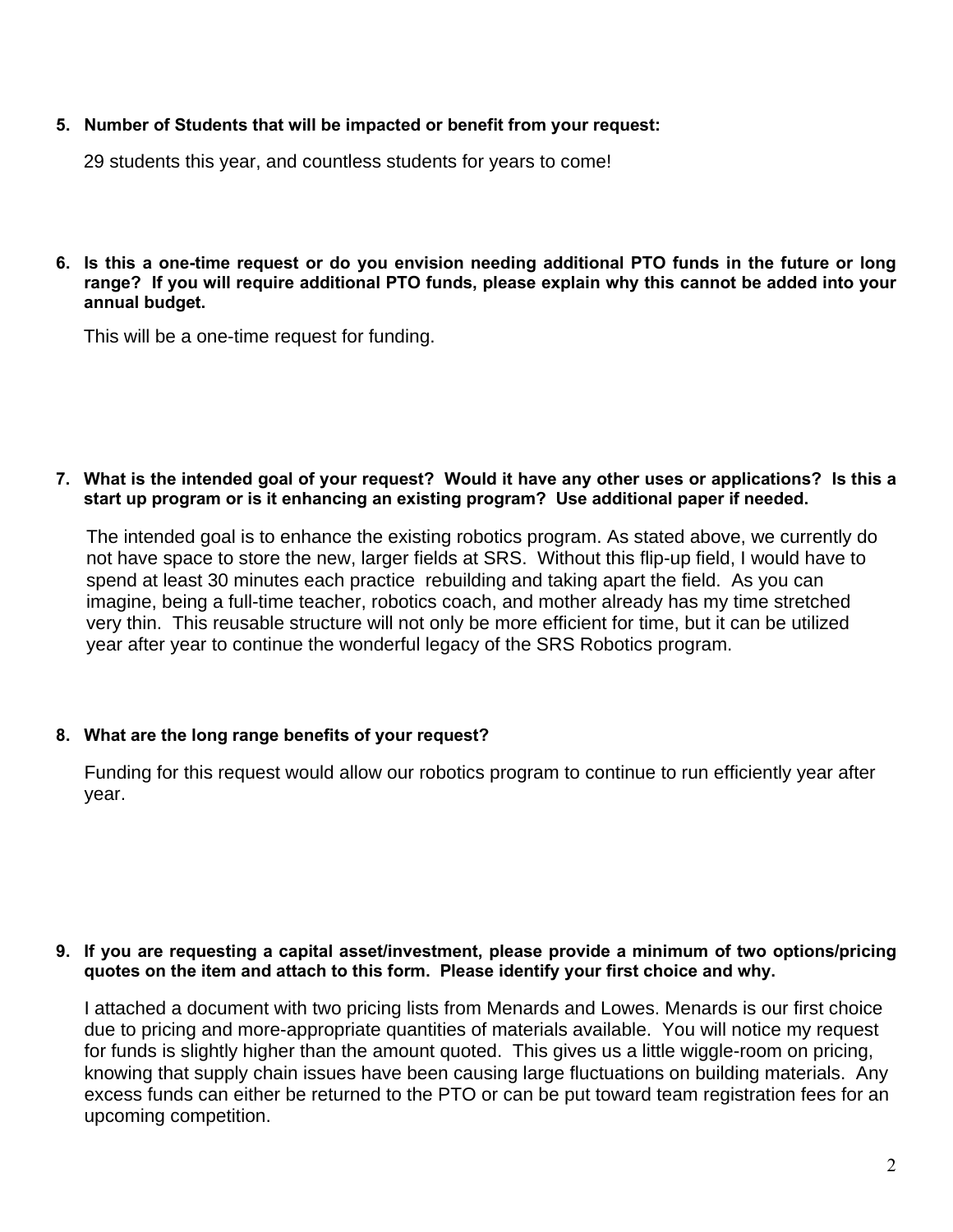# **10. Have you exhausted all other funding options before coming to the PTO Gifts Program?**

Yes, unfortunately I do not have enough funds for this project within my yearly budget.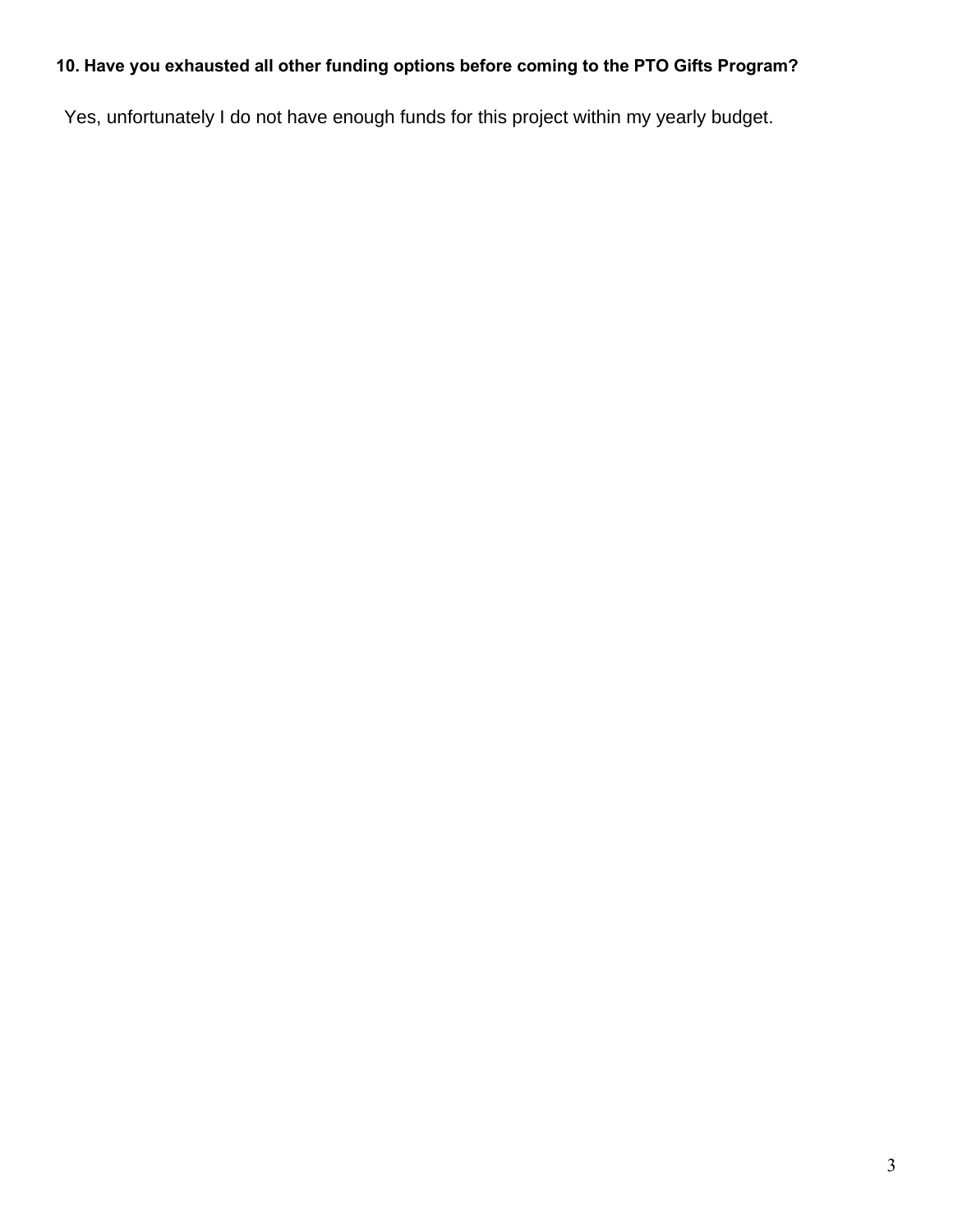| Part                                                  | Qty            | Unit price                         | Total  |
|-------------------------------------------------------|----------------|------------------------------------|--------|
| 2" Swivel Caster                                      | 2              | 4.29                               | 8.58   |
| 2 x 4 x 8' Premium Construction/Framing Lumber        | 8              | 3.66                               | 29.28  |
| 2 x 3 x 8' Stud or Better Construction/Framing Lumber | 6              | 2.98                               | 17.88  |
| 1 x 2 x 8' Furring Strip                              | 8              | 1.78                               | 14.24  |
| 2 x 8 x 6' Construction/Framing Lumber                | 1              | 6.89                               | 6.89   |
| Door hinges                                           | 4              | 2.99                               | 11.96  |
| <b>Gorilla Wood Glue</b>                              | 1              | 5.84                               | 5.84   |
| #8 x 3" Screws                                        | $\overline{2}$ | 16.99                              | 33.98  |
| <b>Padlock Hasp</b>                                   | 2              | 9.99                               | 19.98  |
| 1/4 x 4 x 8 BCX Sanded Plywood                        | 1              | 25.12                              | 25.12  |
| #6 x 1.25" Screws                                     | 3              | 1.99                               | 5.97   |
| 1/8 x 4 x 8 Hardboard Panel                           | $\overline{2}$ | 10.53                              | 21.06  |
| 2" Fixed Plate Caster                                 | 2              | 1.99                               | 3.98   |
| #6 x 1 5/8" Screws                                    | $\overline{2}$ | 1.99                               | 3.98   |
|                                                       |                |                                    |        |
|                                                       |                |                                    |        |
|                                                       |                | <b>Total for one</b><br>assembly   | 208.74 |
|                                                       |                |                                    |        |
|                                                       |                | <b>Total for two</b><br>assemblies | 417.48 |

#### Menards